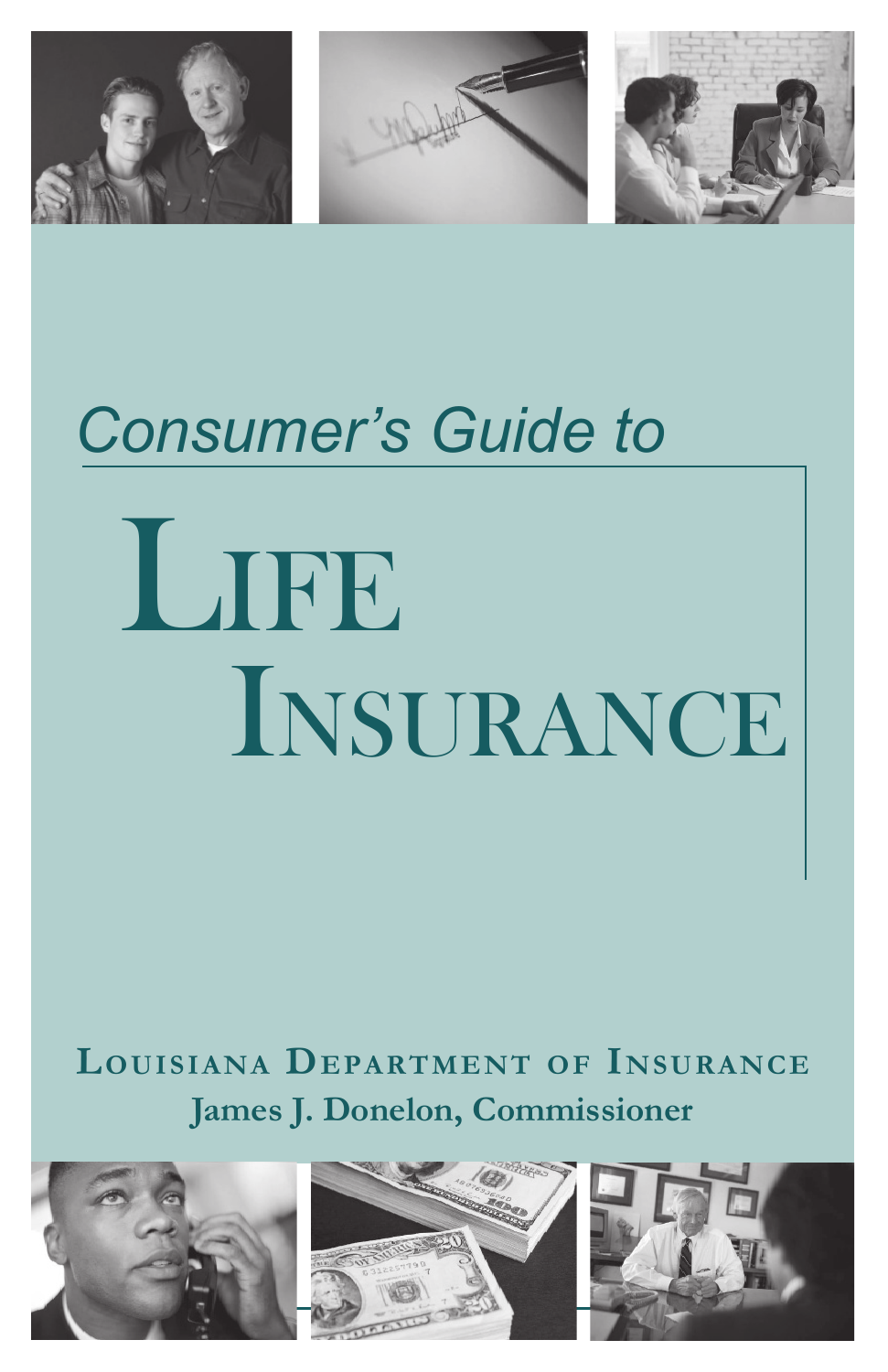

## A message from Commissioner of Insurance **Jim Donelon**

Recent studies show that, while individuals may think they have adequate life insurance coverage, survivors often find that is not the case. Most people know they need *some* life insurance, they just don't know how much or what kind. In this Consumer's Guide, we offer advice to help you find a policy that meets your needs.

Life insurance policies are based on some basic tenets that remain much the same year after year. Some time back, a National Association of Insurance Commissioners committee, chaired by Louisiana, put together the fundamentals set forth in this guide. We hope you find this guide useful in making informed decisions regarding life insurance.

| Louisiana Department of Insurance |  |
|-----------------------------------|--|
|-----------------------------------|--|

This public document is published at a total cost of \$1,993.78. 5,000 copies of this public document were published in this fifth printing at a cost of \$1,950. The total cost of all printings of this document including reprints is \$8,201.16. This document was published by Moran Printing, 5425 Florida Blvd., Baton Rouge, LA 70806 to inform consumers about their life insurance options under authority of the Division of Administration. This material was printed in accordance with standards for printing by State Agencies established in R.S. 43:31. Printing of this material was purchased in accordance with the provisions of Title 43 of the Louisiana Revised Statutes.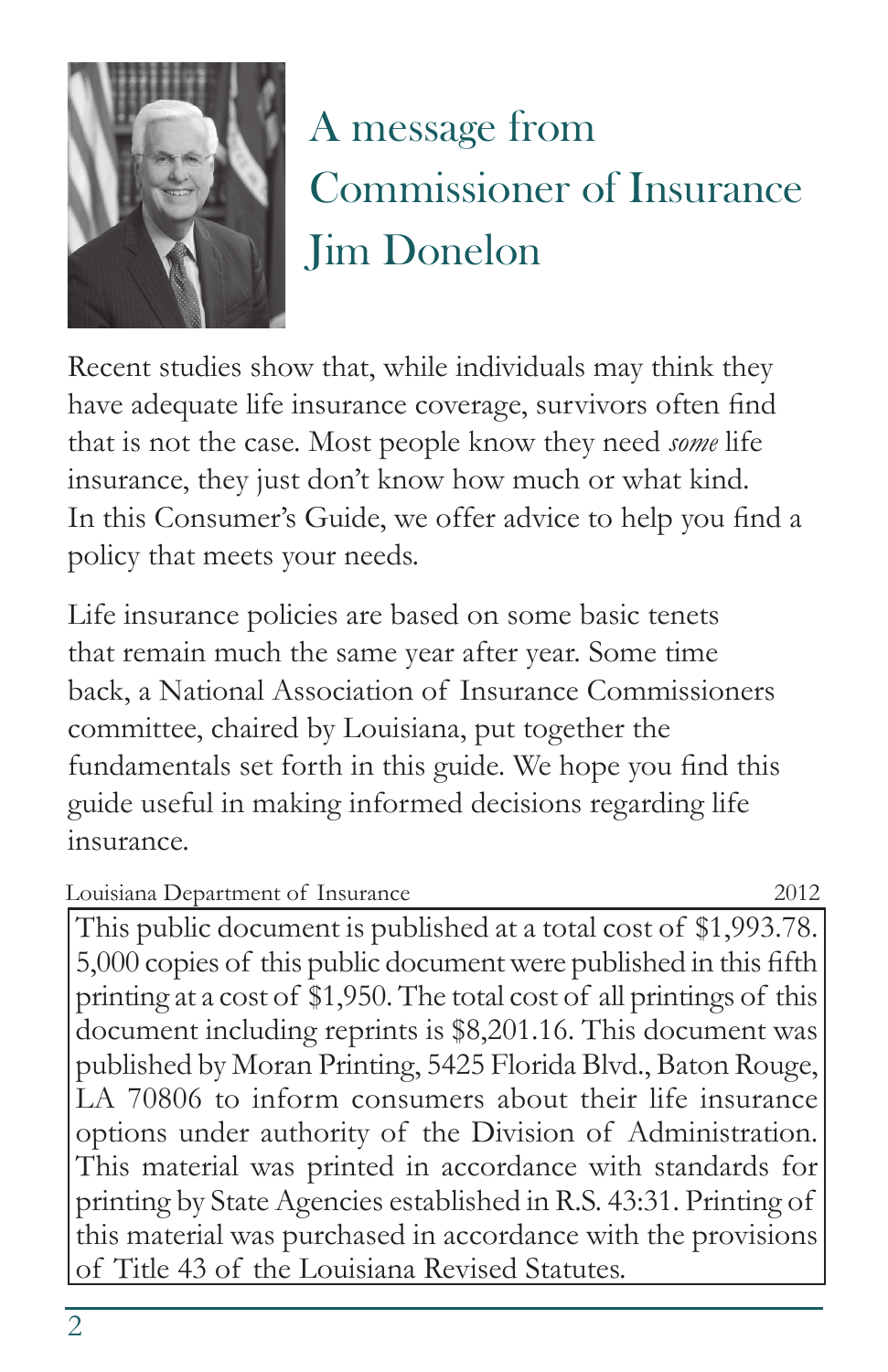## Buying Life Insurance

When you buy life insurance, you want coverage that fits your needs.

**First**, decide how much you need - and for how long - and what you can afford to pay. Keep in mind the major reason you buy life insurance is to cover the financial effects of unexpected or untimely death. Life insurance can also be one of many ways you plan for the future.

**Next**, learn what kinds of policies will meet your needs and pick the one that best suits you.

**Then**, choose the combination of policy premium and benefits that emphasizes protection in case of early death, or benefits in case of long life, or a combination of both.

> **Louisiana law allows you <sup>a</sup> 10-day "free look" period to decide whether to keep a life insurance policy.**

It makes good sense to ask a life insurance producer (agent) or company to help you. A producer can help you review your insurance needs and give you information about the available policies. If one kind of policy does not seem to fit your needs, ask about others.

This guide provides only basic information. You can get more facts from a life insurance producer or company, from the internet or from your public library.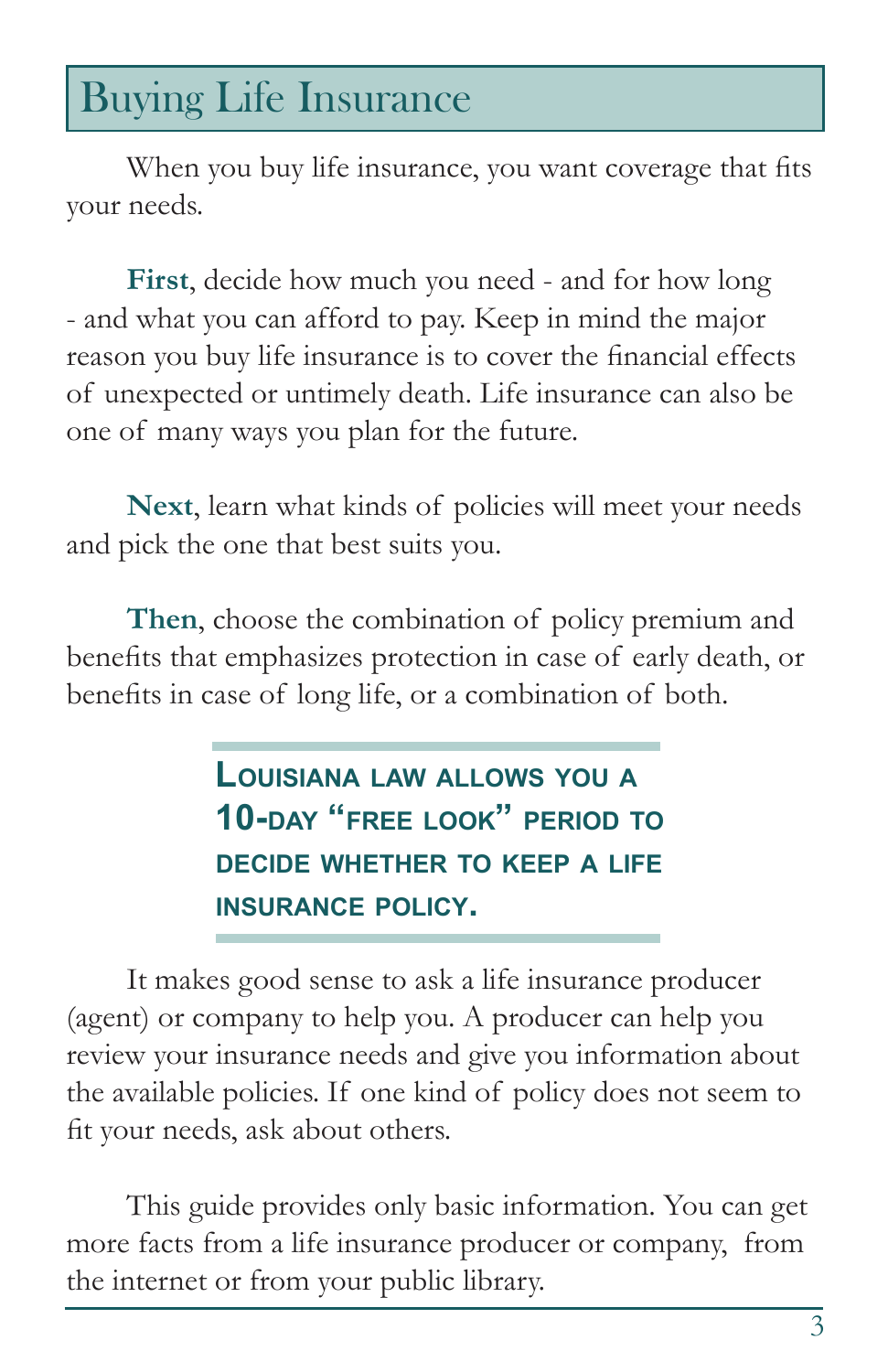## Important things to consider

• Review your own insurance needs and circumstances. Choose the kind of policy that has benefits that most closely fit your needs. Ask a producer or company to help you.

• Be sure that you can handle premium payments. Can you afford the initial premium? If the premium increases later and you still need insurance, can you still afford it?

• Don't sign an insurance application until you review it carefully to be sure all the answers are complete and accurate.

• Don't buy life insurance unless you intend to stick with your plan. It may be very costly if you quit during the early years of the policy.

• Don't drop one policy and buy another without a thorough study of the new policy and the one you have now. Replacing your insurance may be costly.

• Read your policy carefully. Ask your producer or company about anything that is not clear to you.

• Review your life insurance program with your producer or company every few years to keep up with changes in your income and your needs.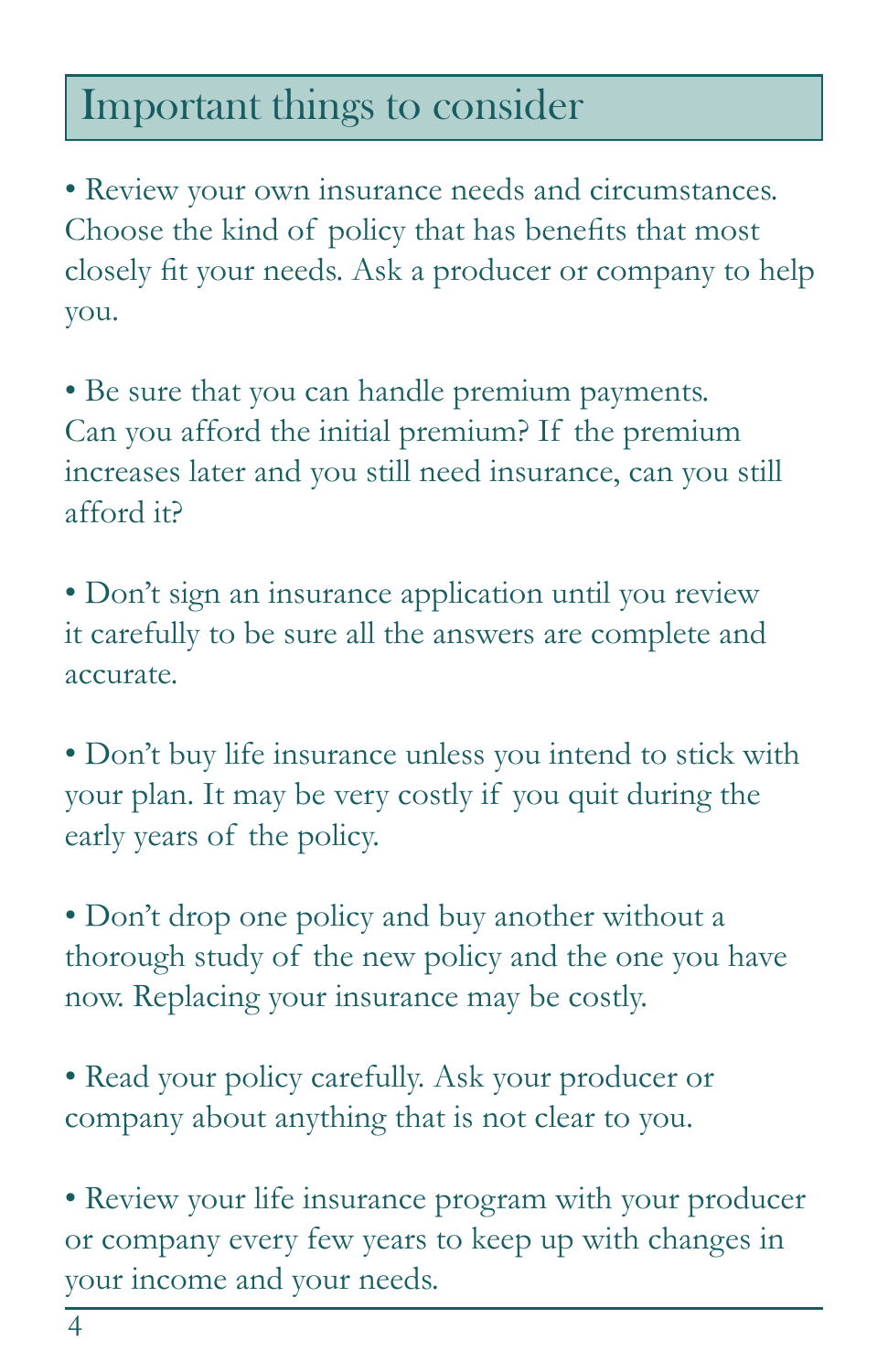## What about the policy you have now?

#### **If you are thinking about dropping a life insurance policy, here are some things you should consider:**

• If you decide to replace your policy, don't cancel your old policy until you have received the new one. You then have a minimum period to review your new policy and decide if it is what you wanted.

• It may be costly to replace a policy. Much of what you paid in the early years of the policy you have nowpaid for the company's cost of selling and issuing the policy. You may pay this type of cost again if you buy a new policy.

• Ask your tax advisor if dropping your policy could affect your income taxes.

• If you are older or your health has changed, premiums for the new policy will often be higher. You will not be able to buy a new policy if you are not insurable.

• You may have valuable rights and benefits in the policy you now have that are not in the new one.

• If the policy you have now no longer meets your needs, you may not have to replace it. You might be able to change your policy or add to it to get the coverage or benefits you now want.

• At least in the beginning, a policy may pay no benefits for some causes of death covered in the policy you have now.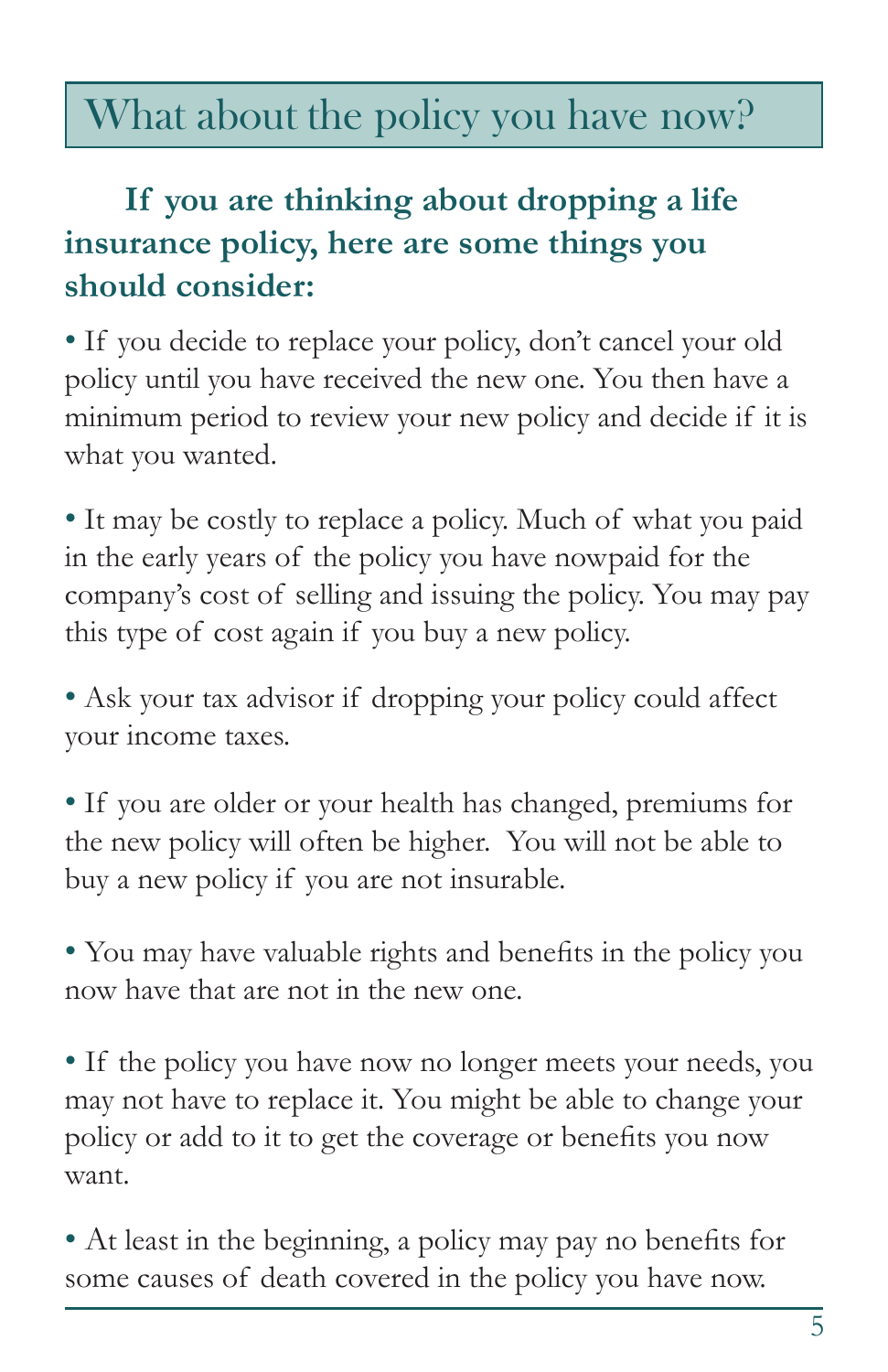In all cases, if you are thinking of buying a new policy, check with the producer or company that issued you the one you have now. When you bought your old policy, you may have seen an illustration of the benefits of your policy. Before replacing your policy, ask your producer or company for an updated illustration.

#### **Don't be afraid to ask your existing producer or insurance company for help reviewing your current policy.**

Check to see how the policy has performed and what you might expect in the future, based on the amounts the company is paying now.

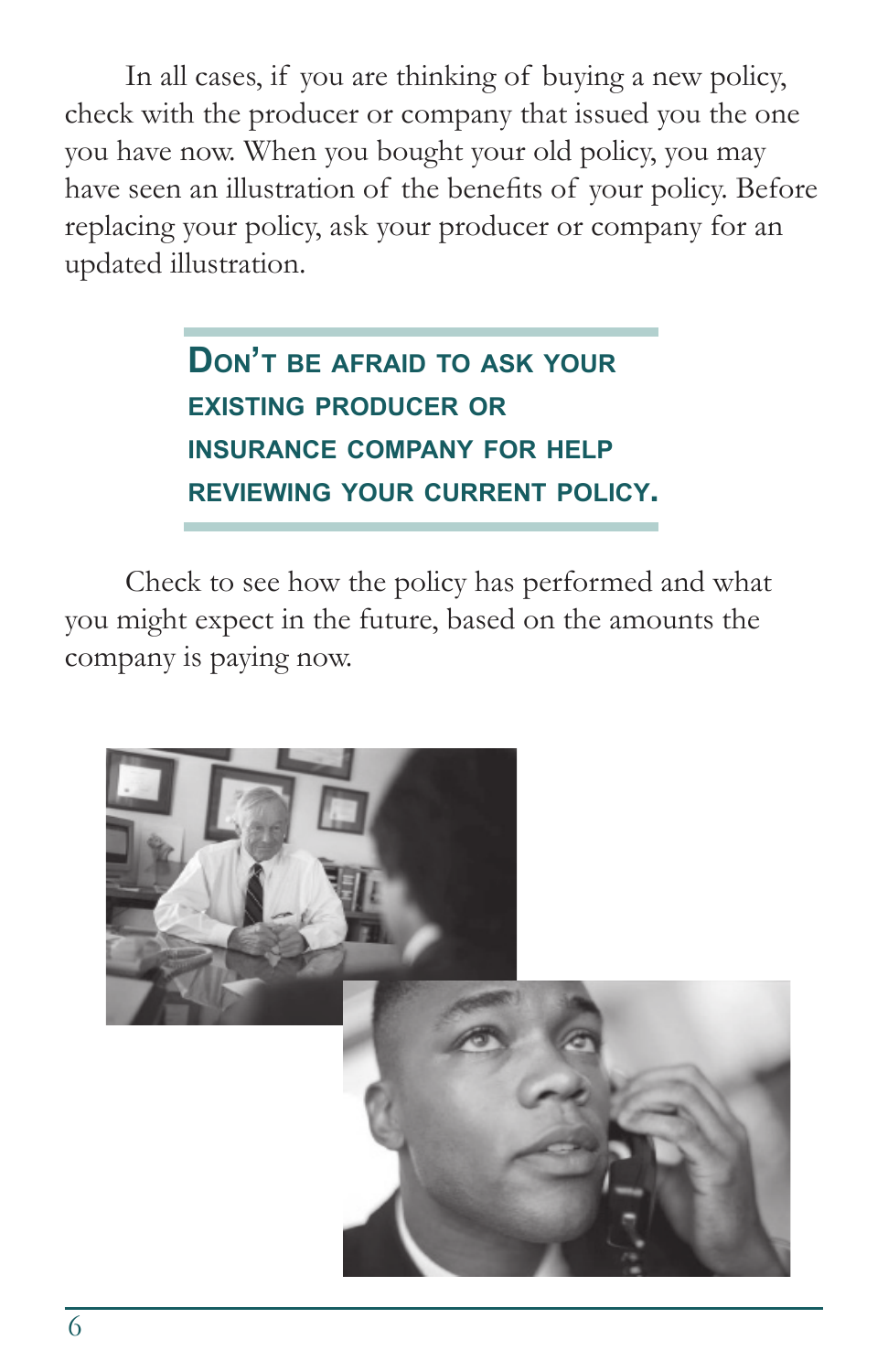## How much do you need?

#### **Here are some questions to ask yourself:**

• How much of the family income do I provide? If I were to die early, how would my survivors, especially my children, get by? Does anyone else depend on me financially, such as a parent, grandparent, brother or sister?

- Do I have children for whom I would like to set aside money to finish their education in the event of my death?
- How will my family pay final expenses and repay debts after my death?
- Do I have family members or organizations to whom I would like to leave money?
- Will there be estate taxes to pay after my death?
- How will inflation affect future needs?

**Be sure you buy only the amount of life insurance you need and can afford.** 

As you figure out what you must have to meet these needs, count the life insurance you have now, including any group insurance where you work or veteran's insurance. Don't forget Social Security and pension plan survivor's benefits. Add other assets you have: savings, investments, real estate and personal property. Which assets would your family sell or cash in to pay expenses after your death?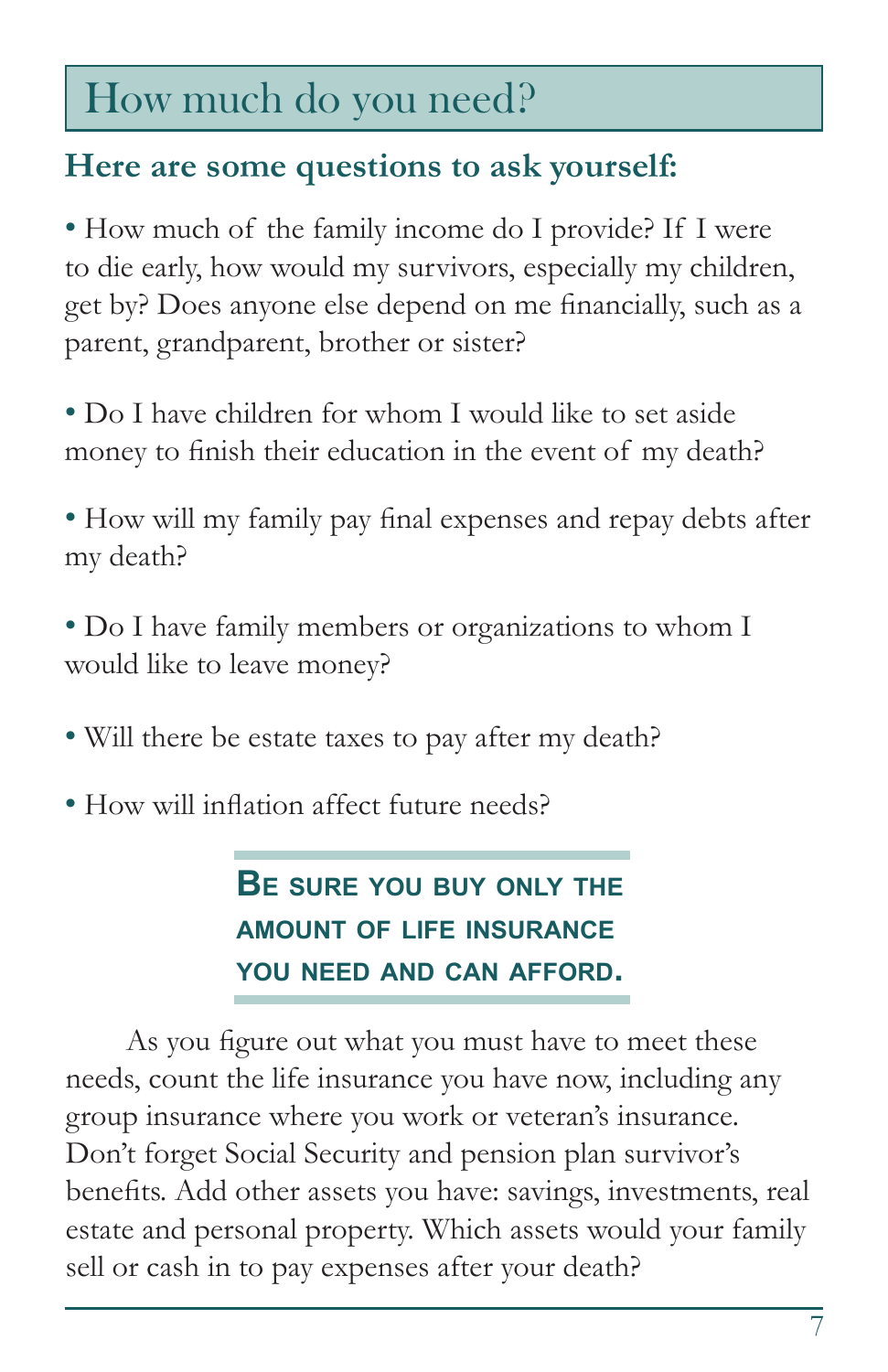## Life Insurance Illustrations

You may be thinking of buying a policy where cash values, death benefits, dividends or premiums may vary based on events or situations the company does not guarantee (such as interest rates). If so, you may get an illustration from the producer or company that helps explain how the policy works.

The illustration will show how the benefits that are not guaranteed will change as interest rates and other factors change. The illustration will

**A life insurance illustration will help you understand what to expect from your insurance policy.**

show you what the company guarantees. It will also show you what could happen in the future.

Remember that nobody knows what will happen in the future. You should be ready to adjust your financial plans if the cash value doesn't increase as quickly as shown in the illustration. You will be asked to sign a statement that says you understand that some of the numbers in the illustration are not guaranteed.

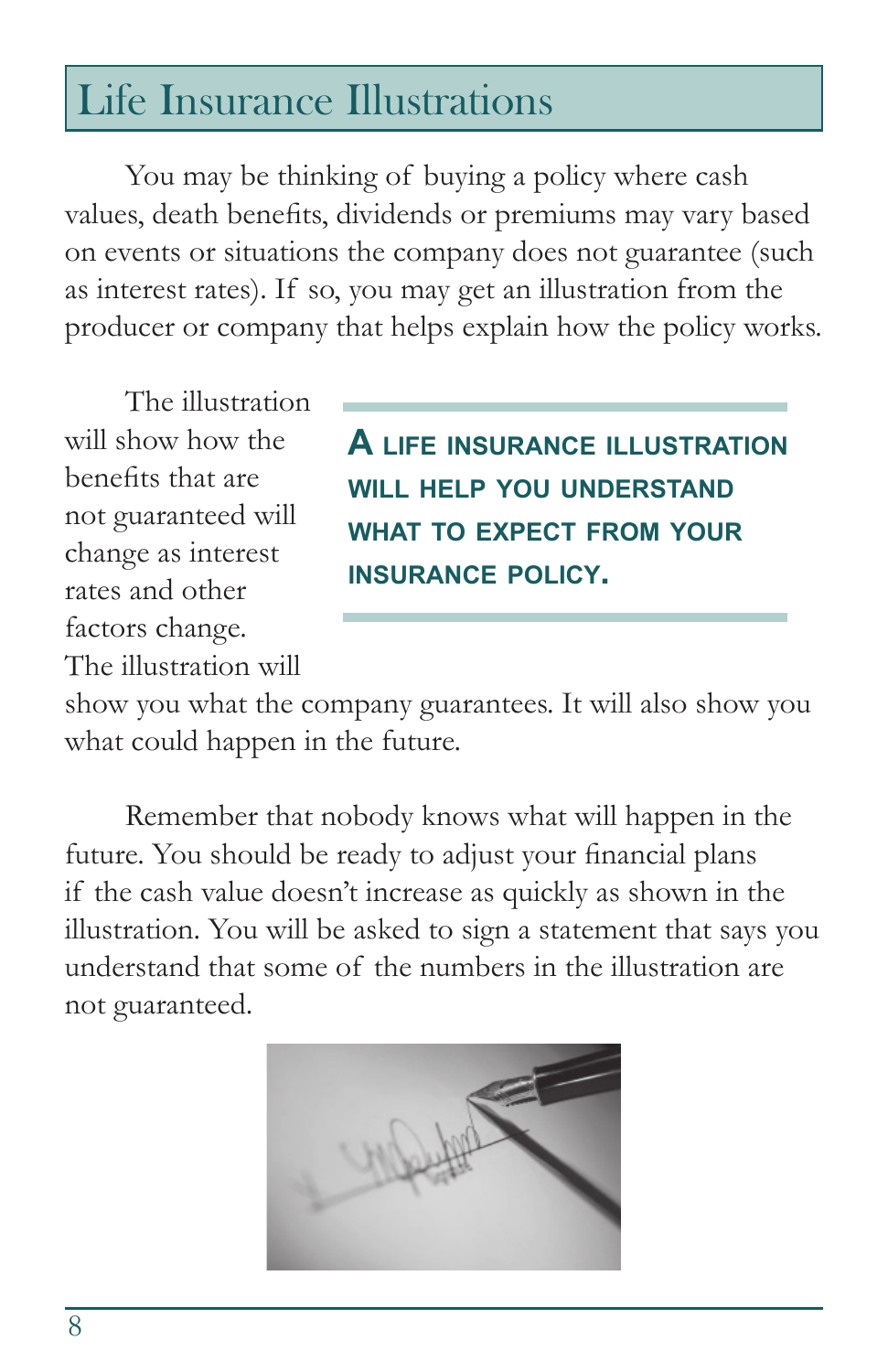## What is the right kind of insurance?

All policies are not the same. Some give coverage for your lifetime and others cover you for a specific number of years. Some build up cash values and others do not. Some policies combine different kinds of insurance, and others let you change from one kind of insurance to another. Some policies may offer other benefits while you are still living. Your choice should be based on your needs and what you can afford.



**There are two basic types of life insurance: term life insurance and cash value insurance.** Term insurance generally has lower premiums in the early years, but does not build up cash values that you can use in the future. You may combine cash value life insurance with term insurance for the period of your greatest need for life insurance to replace income.

#### Term Insurance...

Term Insurance covers you for a term of one or more years. It pays a death benefit only if you die in that term. Term insurance generally offers the largest insurance protection for your premium dollar. It generally does not build up cash value.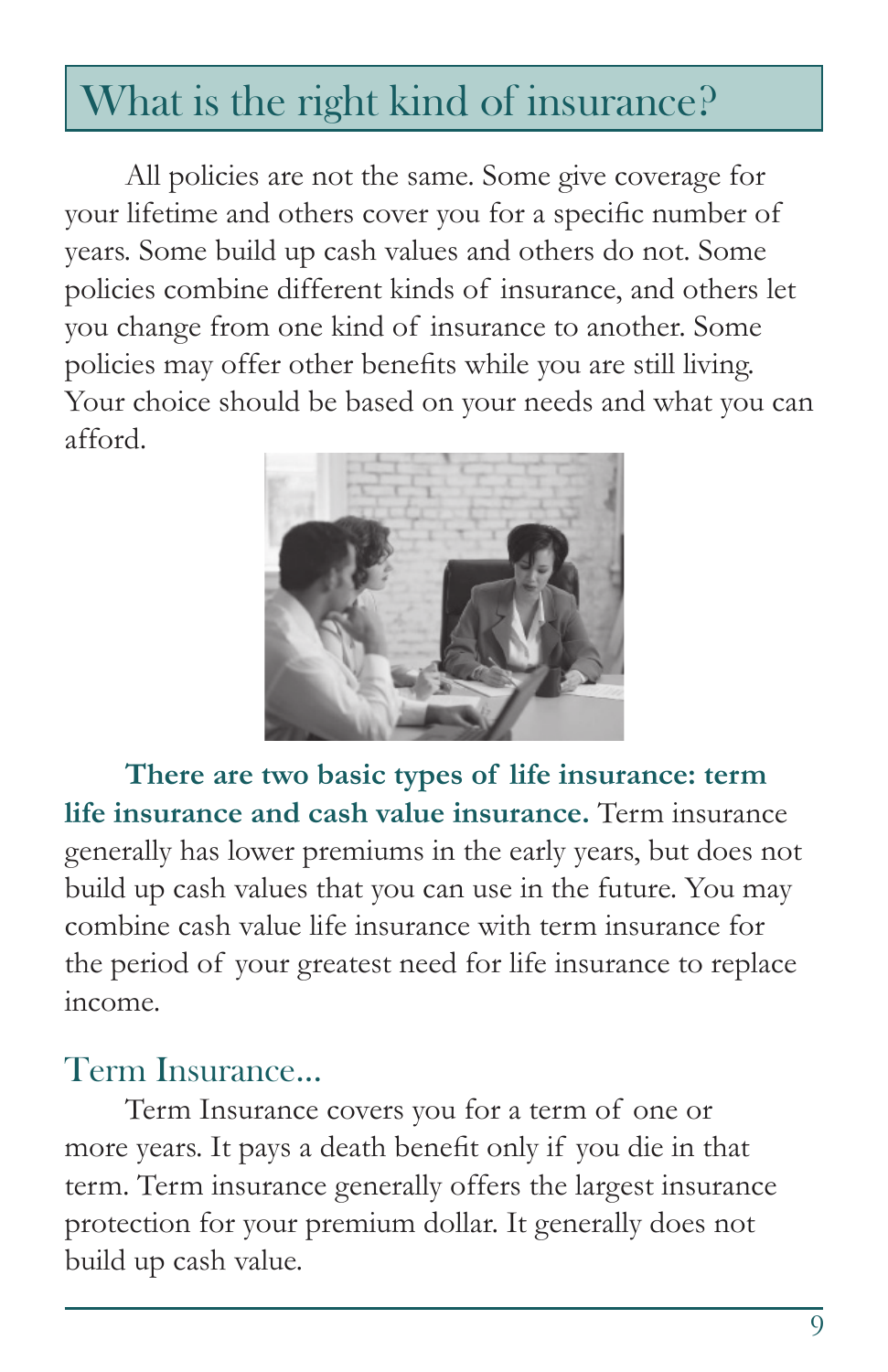You can renew most term insurance policies for one or more terms even if your health has changed. Each time you renew the policy for a new term, premiums may be higher. Ask what the premiums will be if you continue to renew the policy. Also ask if you will lose the right to renew the policy at some age. For a higher premium, some companies will give you the right to keep the policy in force for a guaranteed period at the same price each year. At the end of that time you may need to pass a physical examination to continue coverage, and premiums may increase.

You may be able to trade many term insurance policies for a cash value policy during a conversion period - even if you are not in good health. Premiums for the new policy will be higher than you have been paying for the term insurance.

#### Cash Value Life Insurance...

Cash Value Life Insurance is a type of insurance where the premiums charged are higher at the beginning than they would be for the same amount of term insurance. The part of the premium that is not used for the cost of insurance is invested by the company and builds up a cash value that may

be used in a variety of ways. You may borrow against a policy's cash value by taking a policy loan. If you don't pay back the loan and the interest on it, the amount you owe will be subtracted

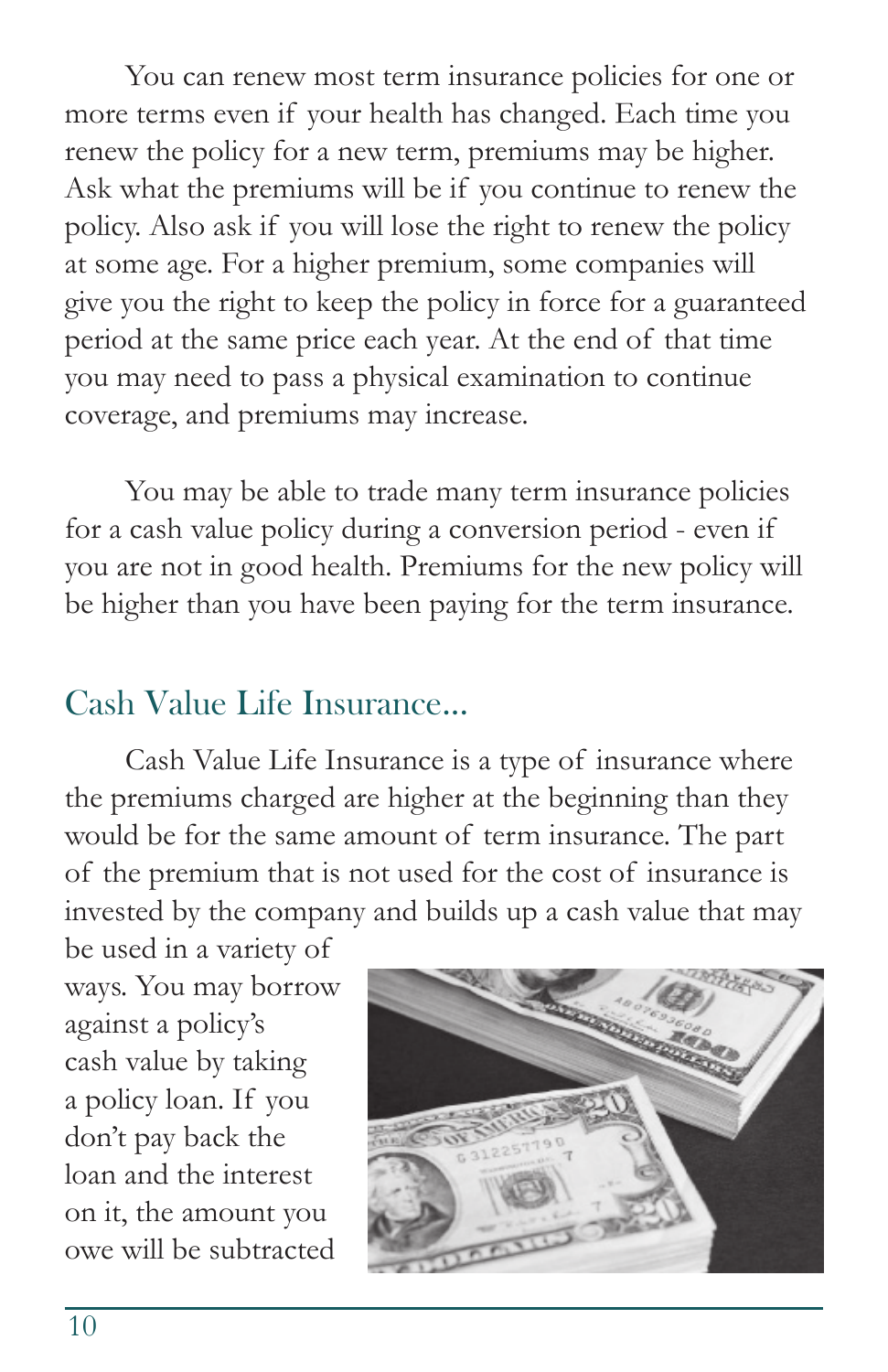from the benefits when you die, or from the cash value. You can also use your cash value to keep insurance protection for a limited time or to buy a reduced amount without having to pay more premiums. You also can use the cash value to increase your income in retirement or to help pay for needs such as a child's tuition without canceling the policy. However, to build up this cash value, you must pay higher premiums in the earlier years of the policy. Cash value life insurance may be one of several types; whole life, universal life and variable life are all types of cash value insurance.

#### **Whole life, universal life and variable life are all types of cash value insurance.**

#### Whole Life Insurance...

Whole Life Insurance covers you for as long as you live if your premiums are paid. You generally pay the same amount in premiums for as long as you live. When you first take out the policy, premiums can be several times higher than you would pay initially for the same amount of term insurance. But they are smaller than the premiums you would eventually pay if you were to keep renewing a term policy until your later years.

Some whole life policies let you pay premiums for a shorter period, such as 20 years, or until age 65. Premiums for these policies are higher since the premium payments are made during a shorter period.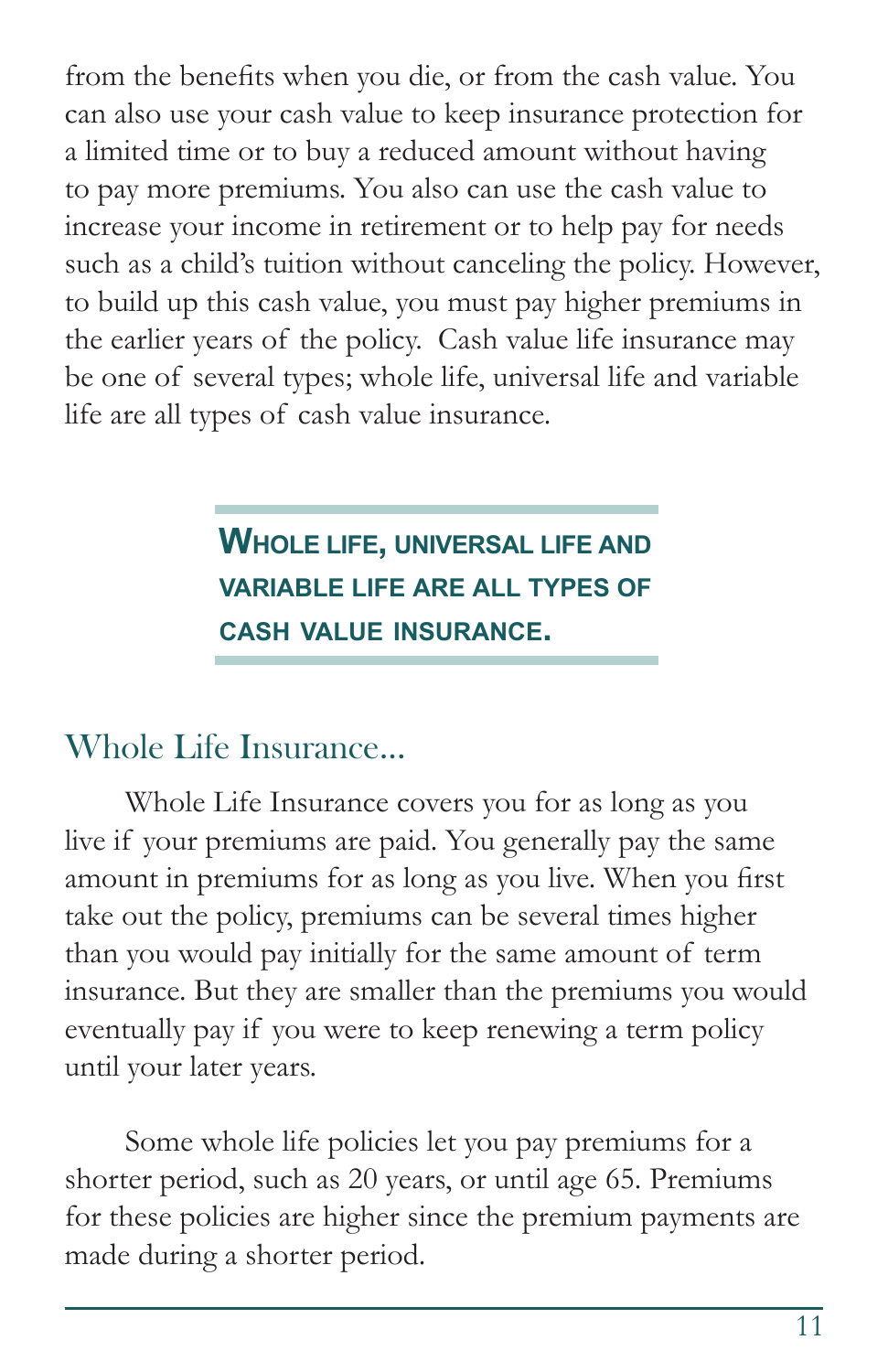#### Universal Life Insurance...

Universal Life Insurance is a kind of flexible policy that lets you vary your premium payments. You can also adjust the face amount of your coverage. Increases may require proof that you qualify for the new death benefit. The premiums you pay (less expense charges) go into a policy account that earns interest. Charges are deducted from the account. If your yearly premium payment plus the interest your account earns is less than the charges, your account value will become lower. If it keeps dropping, eventually your coverage will end. To prevent that, you may need to start making premium payments, or increase your premium payments, or lower your death benefits. Even if there is enough in your account to pay the premiums, continuing to pay premiums yourself means that you build up more cash value.

#### Variable Life Insurance...

Variable Life Insurance is a kind of insurance where the death benefits and cash values depend on the investment performance of one or more separate accounts, which may be invested in mutual funds or other investments allowed under the policy. Be sure to get the prospectus from the company when buying this kind of policy and **study it carefully**. You will have higher death benefits and cash value if the



underlying investments do well. Your benefits and cash value will be lower or may disappear if the investments you chose didn't do as well as you expected. You may pay an extra premium for a guaranteed death benefit.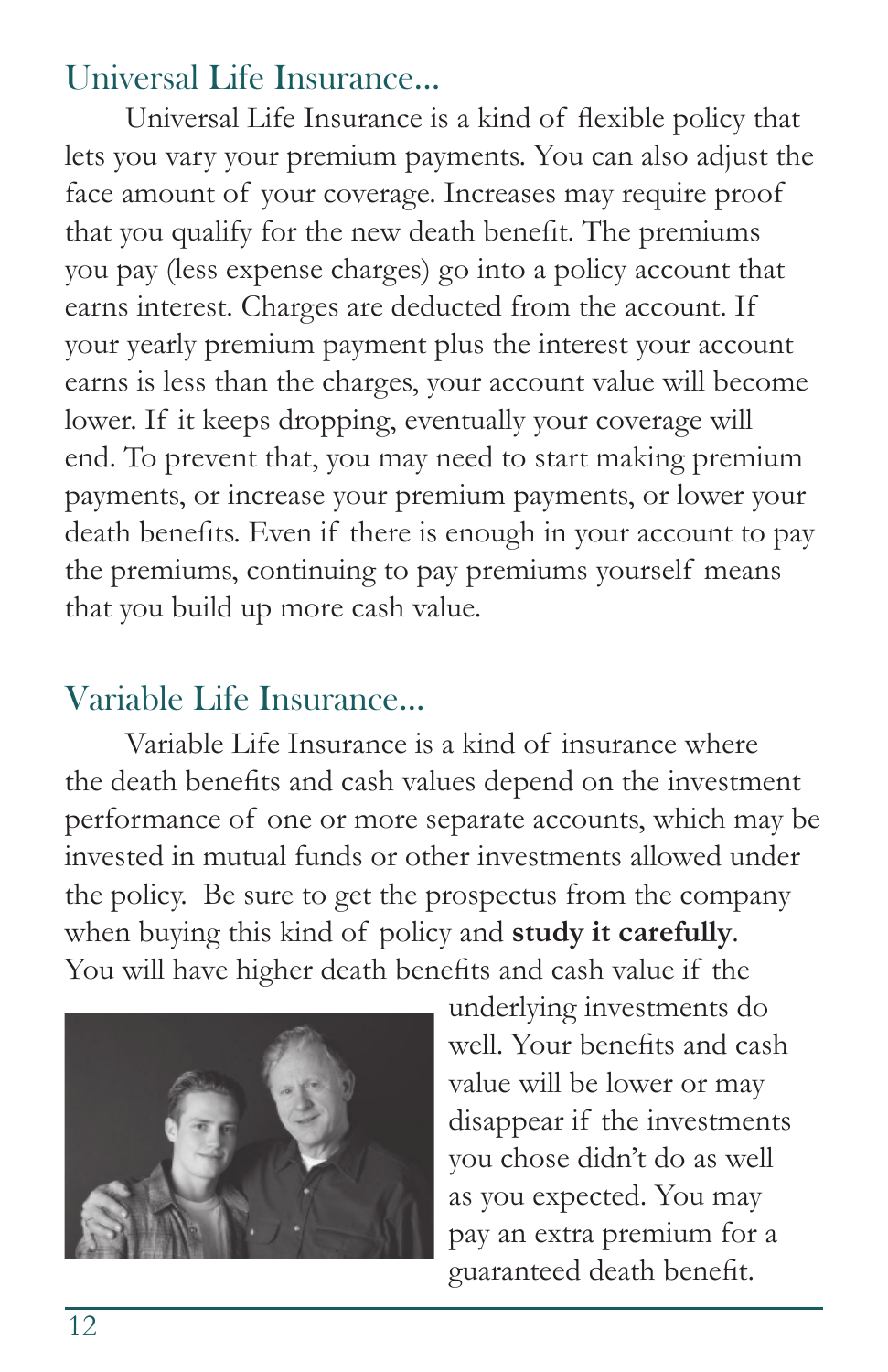### Finding a good value in life insurance

After you have decided which kind of life insurance is best for you, compare similar policies from different companies to find which one is likely to give you the best value for your money. A simple comparison of the premiums is not enough.

#### **There are other things to consider. For example:**

- Do premiums or benefits vary from year to year?
- How much do the benefits build up in the policy?
- What part of the premiums or benefits is not guaranteed?

• What is the effect of interest on money paid and received at different times on the policy?

Once you have decided which type of policy to buy, you can use a cost comparison index to help you compare similar policies. Life insurance producers or companies can give you information about several different kinds of indexes that each work a little differently.

One type helps you compare the costs between two policies if you give up the policy and take out the cash value. Another helps you compare your costs if you don't give up your policy before its coverage ends. Some help you decide what kind of questions to ask the producer about the numbers used in an illustration.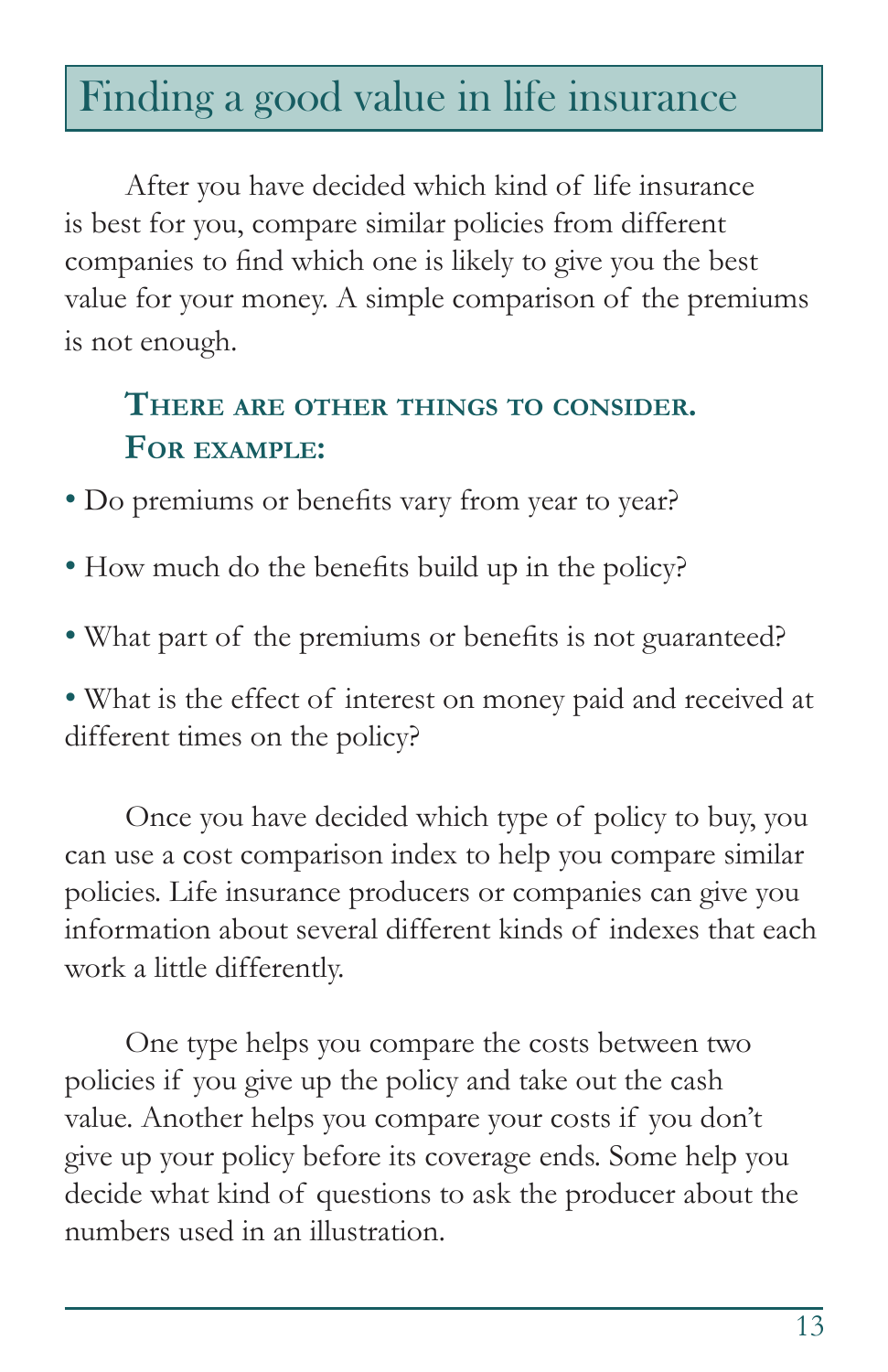Each index is useful in some ways, but they all have shortcomings. Ask your producer which will be most helpful to you. Regardless of which index you use, compare index numbers only for similar policies - those that offer basically the same benefits, with premiums payable for the same length of time. Remember that no one company offers the lowest cost at all ages for all kinds and amounts of insurance.

#### **You should also consider other factors:**

• How quickly does the cash value grow? Some policies have low cash values in the early years that build quickly later on. Other policies have a more level cash value build-up. A yearby-year display of values and benefits can be very helpful. (The producer or company will give you a policy summary or an illustration that will show benefits and premiums for selected years.)

• Are there special policy features that particularly suit your needs?

• How are non-guaranteed values calculated? For example, interest rates are important in determining policy returns. In some companies, increases reflect the average interest earnings on all of that company's policies regardless of when it was issued. In others, the return for policies issued in a recent year, or a group of years, reflects the interest earnings on that group of policies; in this case, amount paid are likely to change more rapidly when interest rates change.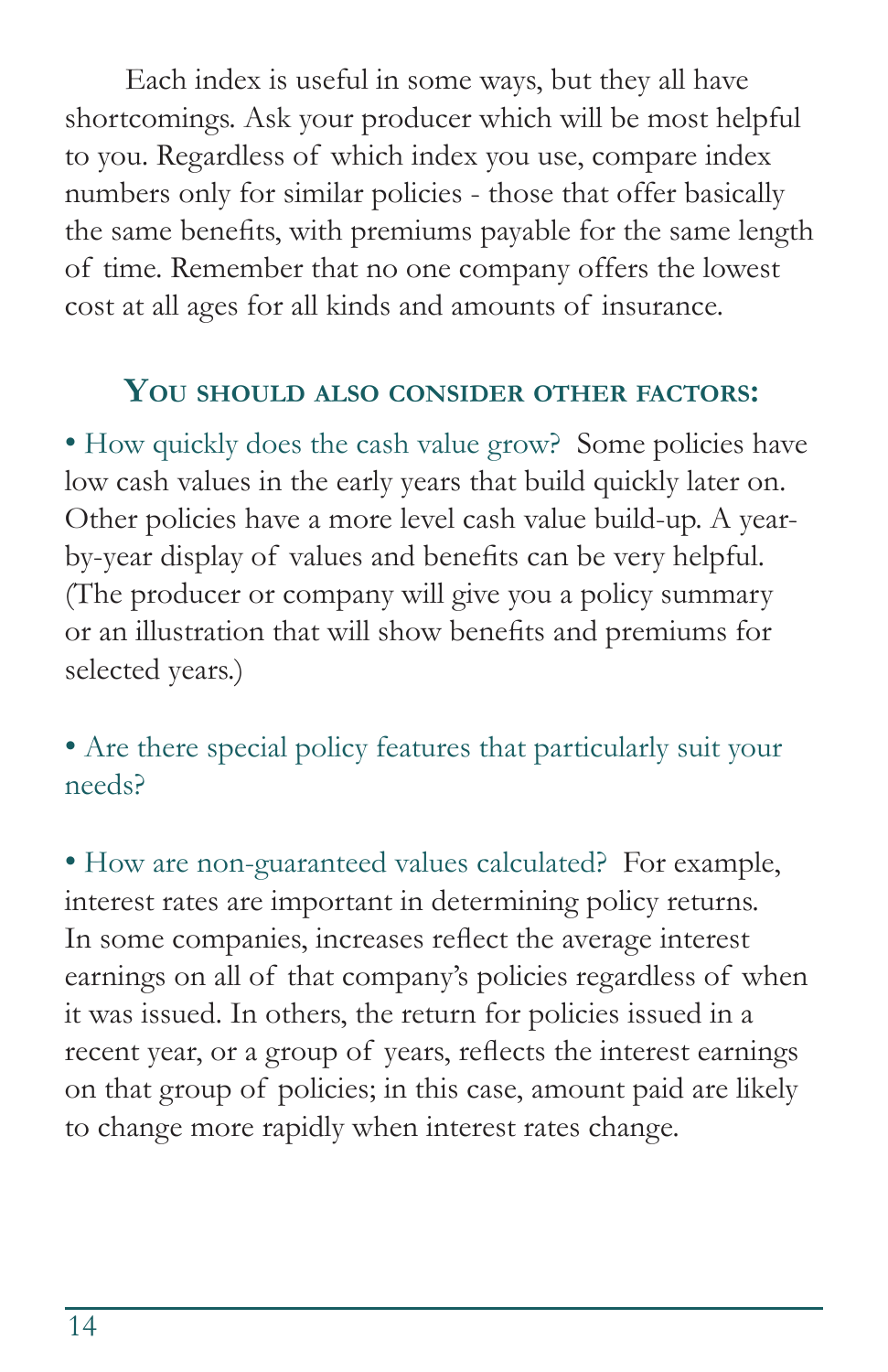#### How to contact us

**Toll Free:** 1-800-259-5300 **Baton Rouge area:** (225) 342-1226

**Email:** public@ldi.la.gov

**Web address:** www.ldi.la.gov

**Location:** Poydras Building, 1702 N. 3rd Street, Baton Rouge

**Mailing address:** P.O. Box 94214, Baton Rouge, LA 70804